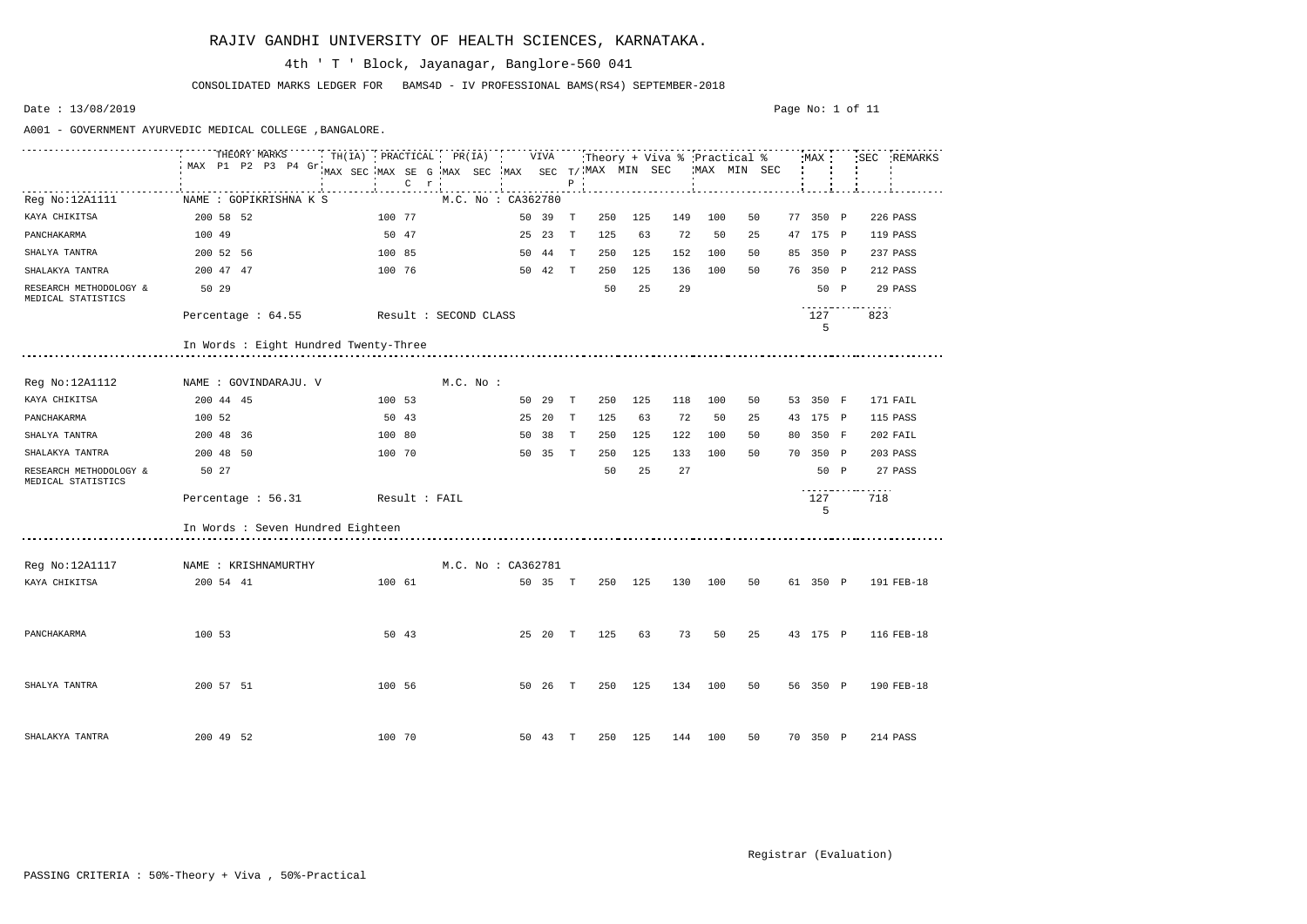| Date: 13/08/2019                             |                                                          |                                                   |              |                    |         |              |     |         |     |         |             |    | Page No: 2 of 11 |      |                          |             |
|----------------------------------------------|----------------------------------------------------------|---------------------------------------------------|--------------|--------------------|---------|--------------|-----|---------|-----|---------|-------------|----|------------------|------|--------------------------|-------------|
|                                              | A001 - GOVERNMENT AYURVEDIC MEDICAL COLLEGE , BANGALORE. |                                                   |              |                    |         |              |     |         |     |         |             |    |                  |      |                          |             |
|                                              | THEORY MARKS<br>MAX P1 P2 P3 P4 Gr                       | MAX SEC MAX SE G MAX SEC MAX SEC $T/$ MAX MIN SEC |              |                    |         | $P$ $\vdots$ |     |         |     |         | MAX MIN SEC |    |                  |      |                          | SEC REMARKS |
| RESEARCH METHODOLOGY &<br>MEDICAL STATISTICS | 50 26                                                    |                                                   |              |                    |         |              | 50  | 25      | 26  |         |             |    | 50 P             |      |                          | 26 FEB-18   |
|                                              | Percentage: 57.80 Result: PASS CLASS                     |                                                   |              |                    |         |              |     |         |     |         |             |    | 127<br>5         |      | .<br>737                 |             |
|                                              | In Words : Seven Hundred Thirty-Seven                    |                                                   |              |                    |         |              |     |         |     |         |             |    |                  |      |                          |             |
| Reg No:12A1124                               | NAME : NARASIMHAMURTHY. M                                |                                                   | $M.C.$ $No.$ |                    |         |              |     |         |     |         |             |    |                  |      |                          |             |
| KAYA CHIKITSA                                | 200 53 30                                                | 100 53                                            |              |                    | 50 29   | $\mathbb{T}$ | 250 | 125     | 112 | 100     | 50          |    | 53 350 F         |      |                          | 165 FAIL    |
| PANCHAKARMA                                  | 100 49                                                   | 50 43                                             |              |                    | 25 20   | T            | 125 | 63      | 69  | 50      | 25          |    | 43 175 P         |      |                          | 112 PASS    |
| SHALYA TANTRA                                | 200 41 44                                                | 100 75                                            |              |                    | 50 38   | T            | 250 | 125     | 123 | 100     | 50          |    | 75 350 F         |      |                          | 198 FAIL    |
| SHALAKYA TANTRA                              | 200 39 43                                                | 100 65                                            |              |                    | 50 40   | $\mathbf{T}$ | 250 | 125     | 122 | 100     | 50          |    | 65 350 F         |      |                          | 187 FAIL    |
| RESEARCH METHODOLOGY &<br>MEDICAL STATISTICS | 50 25                                                    |                                                   |              |                    |         |              | 50  | 25      | 25  |         |             |    |                  | 50 P |                          | 25 PASS     |
|                                              | Percentage : 53.88                                       | Result : FAIL                                     |              |                    |         |              |     |         |     |         |             |    | 127<br>5         |      | -----------------<br>687 |             |
|                                              | In Words : Six Hundred Eighty-Seven                      |                                                   |              |                    |         |              |     |         |     |         |             |    |                  |      |                          |             |
| Reg No:12A1126                               | NAME : P N NAGARAJ                                       |                                                   |              | M.C. No : CA362782 |         |              |     |         |     |         |             |    |                  |      |                          |             |
| KAYA CHIKITSA                                | 200 52 56                                                | 100 70                                            |              |                    | 50 40 T |              | 250 | 125     | 148 | 100     | 50          |    | 70 350 P         |      |                          | 218 PASS    |
| PANCHAKARMA                                  | 100 55                                                   | 50 48                                             |              |                    | 25 23   | $\mathbf{T}$ | 125 | 63      | 78  | 50      | 25          |    | 48 175 P         |      |                          | 126 PASS    |
| SHALYA TANTRA                                | 200 34 55                                                | 100 88                                            |              |                    | 50 46   | т            | 250 | 125     | 135 | 100     | 50          | 88 | 350 P            |      |                          | 223 PASS    |
| SHALAKYA TANTRA                              | 200 45 41                                                | 100 75                                            |              |                    | 50 42   | T            | 250 | 125     | 128 | 100     | 50          |    | 75 350 P         |      |                          | 203 PASS    |
| RESEARCH METHODOLOGY &<br>MEDICAL STATISTICS | 50 30                                                    |                                                   |              |                    |         |              | 50  | 25      | 30  |         |             |    | 50 P             |      |                          | 30 PASS     |
|                                              | Percentage : 62.74                                       | Result : SECOND CLASS                             |              |                    |         |              |     |         |     |         |             |    | 127<br>5         |      | 800                      |             |
|                                              | In Words : Eight Hundred                                 |                                                   |              |                    |         |              |     |         |     |         |             |    |                  |      |                          |             |
| Reg No:12A1129                               | NAME : PRAJNYA                                           |                                                   |              | M.C. No : CA362783 |         |              |     |         |     |         |             |    |                  |      |                          |             |
| KAYA CHIKITSA                                | 200 47 49                                                | 100 65                                            |              |                    | 50 40 T |              |     | 250 125 |     | 136 100 | 50          |    | 65 350 P         |      |                          | 201 FEB-18  |

CONSOLIDATED MARKS LEDGER FOR BAMS4D - IV PROFESSIONAL BAMS(RS4) SEPTEMBER-2018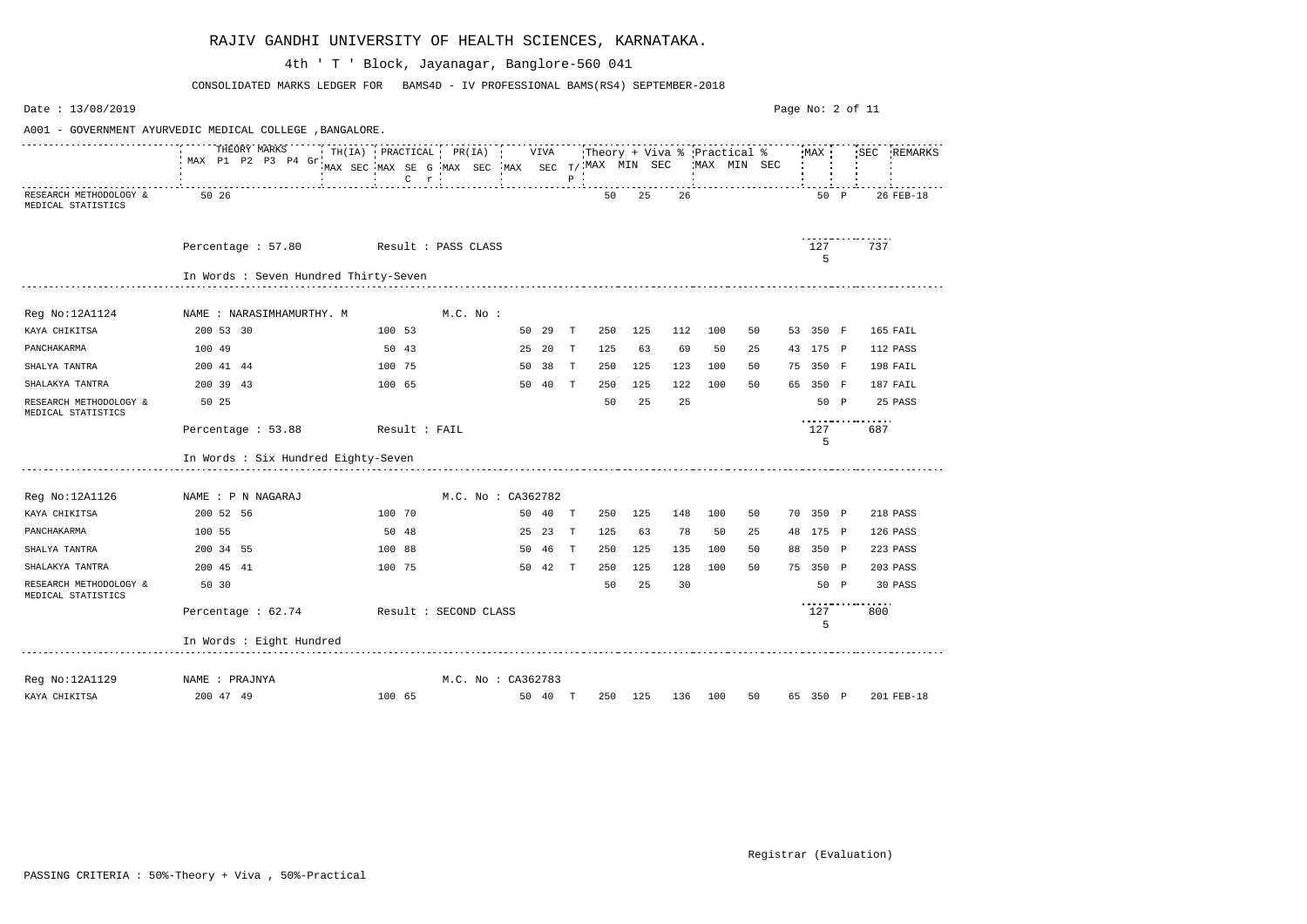Date : 13/08/2019 Page No: 3 of 11A001 - GOVERNMENT AYURVEDIC MEDICAL COLLEGE ,BANGALORE. THEORY MARKS TH(IA) PRACTICAL PR(IA) VIVA Theory + Viva % Practical % MAX SEC REMARKS MAX P1 P2 P3 P4 Gr MAX SEC MAX SE G MAX SEC MAX SEC T/ MAX MIN SEC MAX MIN SEC P C r PANCHAKARMA 100 41 50 44 25 22 T 125 63 50 25 44 175 P 107 FEB-18 SHALYA TANTRA 200 56 50 100 64 50 36 T 250 125 142 100 50 64 350 P 206 FEB-18 SHALAKYA TANTRA 200 59 61 100 80 50 43 T 250 125 163 100 50 80 350 P 243 PASS RESEARCH METHODOLOGY & 50 35 50 25 35 50 P 35 FEB-18 MEDICAL STATISTICS <u>. . . . . . . . . . . . . . . . .</u> Percentage : 62.12 Result : PASS CLASS 127 792 5 In Words : Seven Hundred Ninety-Two Reg No:12A1136 NAME : SAHANA. L. R M.C. No : KAYA CHIKITSA 200 20 17 100 AB 50 AB T 250 125 37 100 50 0 350 F 37 FAIL PANCHAKARMA 100 34 50 42 25 21 T 125 63 55 50 25 42 175 F 97 FAIL SHALYA TANTRA 200 29 36 100 AB 50 AB T 250 125 65 100 50 0 350 F 65 FAIL SHALAKYA TANTRA 200 20 20 100 61 50 35 T 250 125 75 100 50 61 350 F 136 FAIL RESEARCH METHODOLOGY & 50 AB 50 25 0 50 F 0 FAIL MEDICAL STATISTICS <u>. . . . . . . . . . . . . . . .</u> Percentage : 26.27 Result : FAIL 127 335 5 In Words : Three Hundred Thirty-Five Reg No:12A1137 MAME : SHASHIKUMAR M.C. No : CA362784 KAYA CHIKITSA 200 61 57 100 60 50 30 T 250 125 148 100 50 60 350 P 208 PASS PANCHAKARMA 100 63 50 41 25 21 T 125 63 84 50 25 41 175 P 125 PASS SHALYA TANTRA 200 55 51 100 70 50 40 T 250 125 146 100 50 70 350 P 216 PASS SHALAKYA TANTRA 200 48 52 100 72 50 38 T 250 125 138 100 50 72 350 P 210 PASS RESEARCH METHODOLOGY & 50 23 2 50 25 25 50 P 25 PASS MEDICAL STATISTICS . . . . . . . . . . . . . . . . . Percentage : 61.49 Result : SECOND CLASS 127 784 5 In Words : Seven Hundred Eighty-Four Reg No:12A1154 NAME : AVISHESH JHA MAME M.C. No : CA362785 KAYA CHIKITSA 200 54 57 100 74 50 35 T 250 125 146 100 50 74 350 P 220 PASS PANCHAKARMA 100 54 50 46 25 23 T 125 63 77 50 25 46 175 P 123 PASS

CONSOLIDATED MARKS LEDGER FOR BAMS4D - IV PROFESSIONAL BAMS(RS4) SEPTEMBER-2018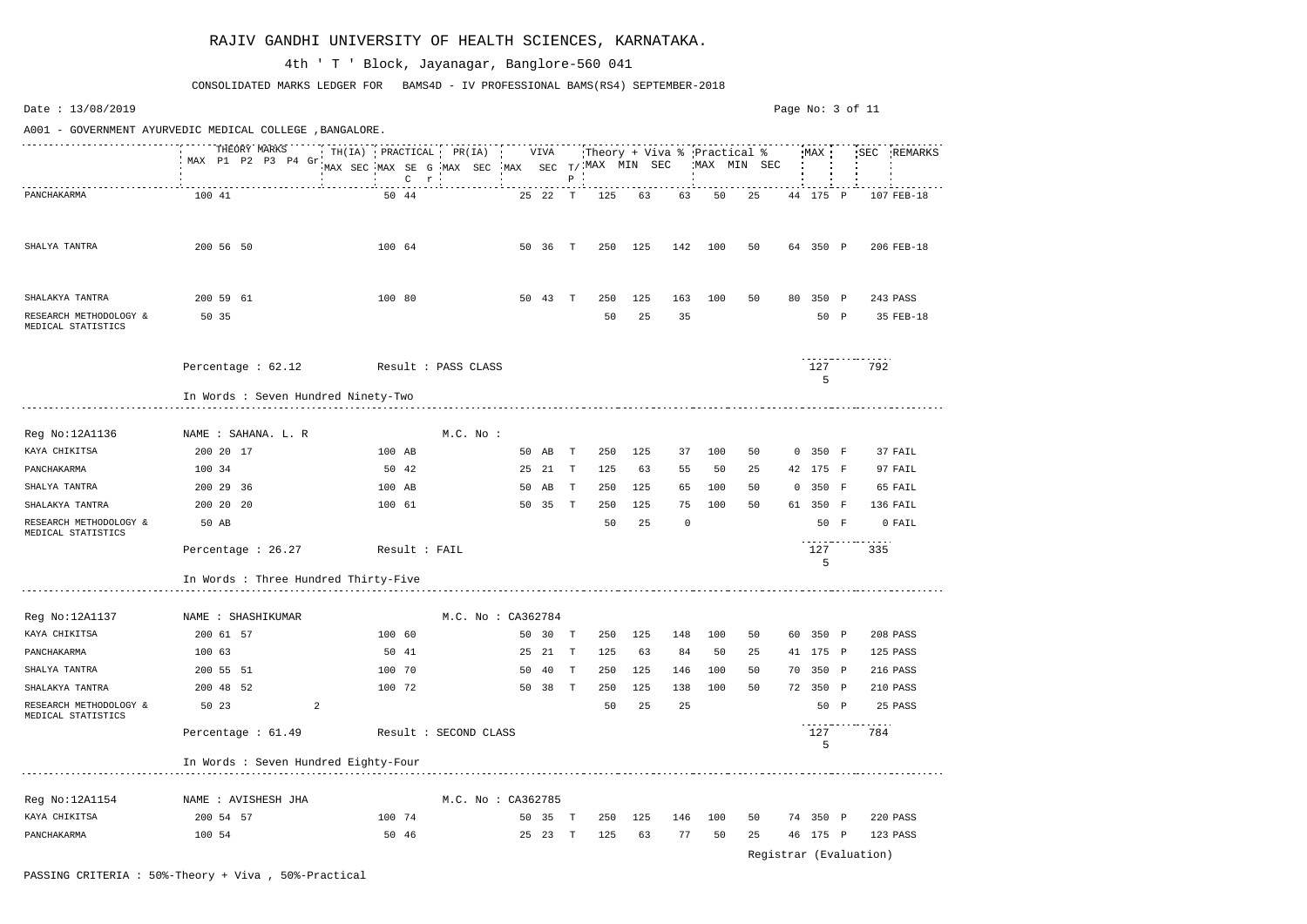# KAYA CHIKITSA 200 56 62 100 92 50 46 T 250 125 164 100 50 92 350 P 256 PASS

Registrar (Evaluation)

| Date: $13/08/2019$                           |                                                          |                                                                       |                       |       |         |              |                        |     |     |                                            |    |    | Page No: 4 of 11 |      |          |            |
|----------------------------------------------|----------------------------------------------------------|-----------------------------------------------------------------------|-----------------------|-------|---------|--------------|------------------------|-----|-----|--------------------------------------------|----|----|------------------|------|----------|------------|
|                                              | A001 - GOVERNMENT AYURVEDIC MEDICAL COLLEGE , BANGALORE. |                                                                       |                       |       |         |              |                        |     |     |                                            |    |    |                  |      |          |            |
|                                              | THEORY MARKS<br>MAX P1 P2 P3 P4 Gr                       | $TH(IA)$ PRACTICAL PR(IA)<br>MAX SEC MAX SE G MAX SEC<br>$\mathsf{C}$ | $r$ $\cdot$           | • MAX | VIVA    | $\mathbf{P}$ | SEC $T/$ . MAX MIN SEC |     |     | Theory + Viva % Practical %<br>MAX MIN SEC |    |    | MAX!             |      | 'SEC     | REMARKS    |
| SHALYA TANTRA                                | 200 50 49                                                | 100 70                                                                |                       |       | 50 38   | T            | 250                    | 125 | 137 | 100                                        | 50 | 70 | 350 P            |      |          | 207 PASS   |
| SHALAKYA TANTRA                              | 200 45 49                                                | 100 81                                                                |                       |       | 50 42   | T            | 250                    | 125 | 136 | 100                                        | 50 | 81 | 350 P            |      |          | 217 PASS   |
| RESEARCH METHODOLOGY &<br>MEDICAL STATISTICS | 50 25                                                    |                                                                       |                       |       |         |              | 50                     | 25  | 25  |                                            |    |    |                  | 50 P |          | 25 PASS    |
|                                              | Percentage : 62.12                                       |                                                                       | Result : SECOND CLASS |       |         |              |                        |     |     |                                            |    |    | 127<br>5         |      | 792      |            |
|                                              | In Words : Seven Hundred Ninety-Two                      |                                                                       |                       |       |         |              |                        |     |     |                                            |    |    |                  |      |          |            |
| Reg No:12A1155                               | NAME : GUNTUPALLI.P.N. VARAPRASAD                        |                                                                       | M.C. No : CA362786    |       |         |              |                        |     |     |                                            |    |    |                  |      |          |            |
| KAYA CHIKITSA                                | 200 56 54                                                | 100 60                                                                |                       |       | 50 39   | T            | 250                    | 125 | 149 | 100                                        | 50 |    | 60 350 P         |      |          | 209 FEB-18 |
| PANCHAKARMA                                  | 100 55                                                   | 50 44                                                                 |                       |       | 25 22   | T            | 125                    | 63  | 77  | 50                                         | 25 |    | 44 175 P         |      |          | 121 PASS   |
| SHALYA TANTRA                                | 200 51 47                                                | 100 60                                                                |                       |       | 50 36   | T            | 250                    | 125 | 134 | 100                                        | 50 |    | 60 350 P         |      |          | 194 FEB-18 |
| SHALAKYA TANTRA                              | 200 39 56                                                | 100 70                                                                |                       |       | 50 36   | T            | 250                    | 125 | 131 | 100                                        | 50 |    | 70 350 P         |      |          | 201 FEB-18 |
| RESEARCH METHODOLOGY &<br>MEDICAL STATISTICS | 50 32                                                    |                                                                       |                       |       |         |              | 50                     | 25  | 32  |                                            |    |    |                  | 50 P |          | 32 FEB-18  |
|                                              | Percentage : 59.37                                       |                                                                       | Result : PASS CLASS   |       |         |              |                        |     |     |                                            |    |    | 127<br>5         |      | 757      |            |
|                                              | In Words : Seven Hundred Fifty-Seven                     |                                                                       |                       |       |         |              |                        |     |     |                                            |    |    |                  |      |          |            |
| Reg No:13A1102                               | NAME : AKRUTHI SHRIDHAR                                  |                                                                       | M.C. No : CA362787    |       |         |              |                        |     |     |                                            |    |    |                  |      |          |            |
| KAYA CHIKITSA                                | 200 62 58                                                | 100 90                                                                |                       |       | 50 45 T |              | 250                    | 125 | 165 | 100                                        | 50 |    | 90 350 P         |      |          | 255 PASS   |
| PANCHAKARMA                                  | 100 69                                                   | 50 48                                                                 |                       |       | 25 24 T |              | 125                    | 63  | 93  | 50                                         | 25 |    | 48 175 P         |      |          | 141 PASS   |
| SHALYA TANTRA                                | 200 56 61                                                | 100 90                                                                |                       |       | 50 47 T |              | 250                    | 125 | 164 | 100                                        | 50 |    | 90 350 P         |      |          | 254 PASS   |
| SHALAKYA TANTRA                              | 200 50 50                                                | 100 75                                                                |                       |       | 50 43 T |              | 250                    | 125 | 143 | 100                                        | 50 |    | 75 350 P         |      |          | 218 PASS   |
| RESEARCH METHODOLOGY &<br>MEDICAL STATISTICS | 50 28                                                    |                                                                       |                       |       |         |              | 50                     | 25  | 28  |                                            |    |    |                  | 50 P |          | 28 PASS    |
|                                              | Percentage : 70.27 Result : FIRST CLASS                  |                                                                       |                       |       |         |              |                        |     |     |                                            |    |    | 127<br>5         |      | .<br>896 |            |
|                                              | In Words : Eight Hundred Ninety-Six                      |                                                                       |                       |       |         |              |                        |     |     |                                            |    |    |                  |      |          |            |
| Reg No:13A1107                               | NAME : ATHIRA C N                                        |                                                                       | M.C. No : CA362788    |       |         |              |                        |     |     |                                            |    |    |                  |      |          |            |

#### RAJIV GANDHI UNIVERSITY OF HEALTH SCIENCES, KARNATAKA.

CONSOLIDATED MARKS LEDGER FOR BAMS4D - IV PROFESSIONAL BAMS(RS4) SEPTEMBER-2018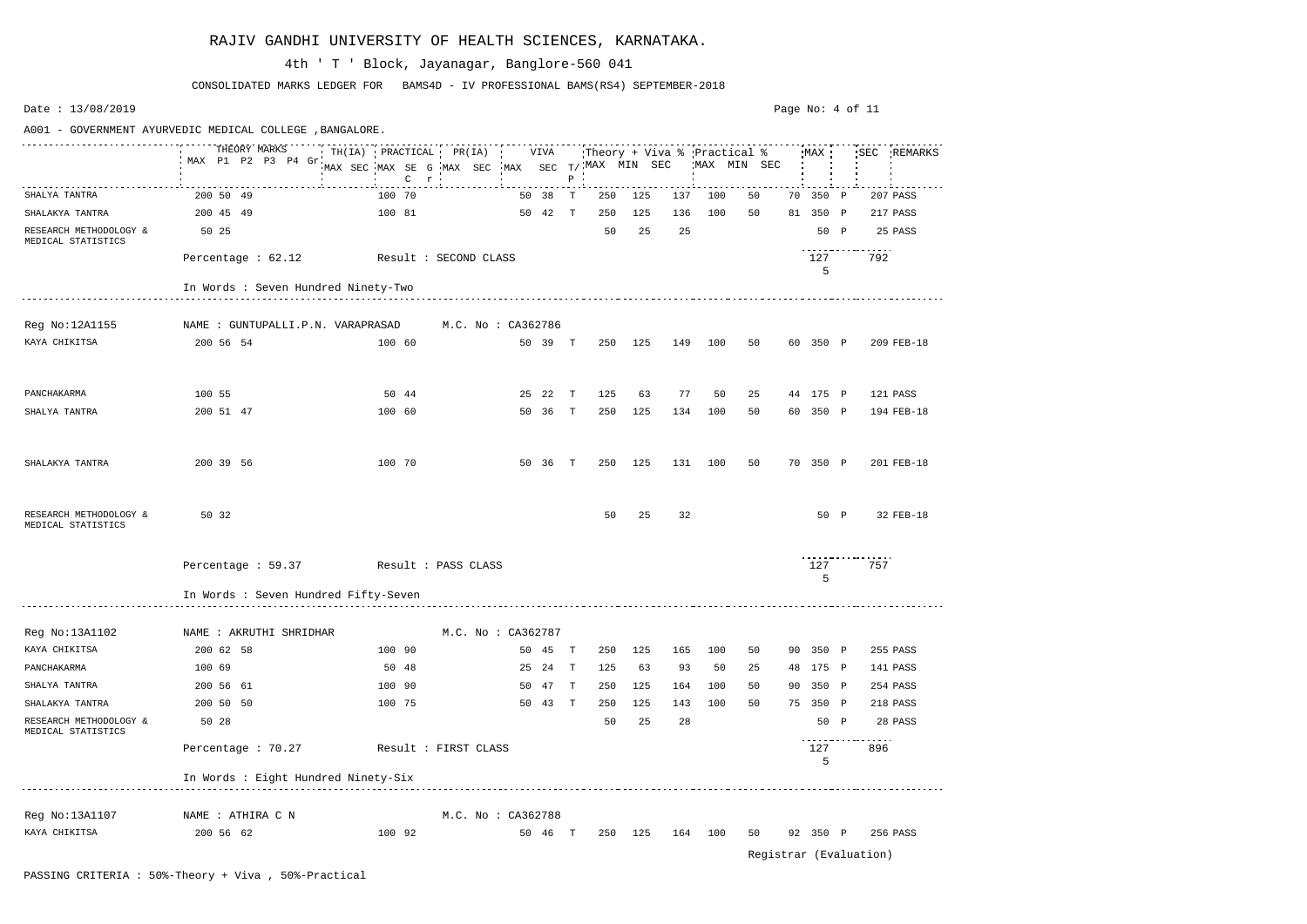|                                              | THEORY MARKS                            | $TH(IA)$ PRACTICAL PR(IA) |                    |    | VIVA    |              |                          |         |     |     | Theory + Viva % 'Practical %' |    | MAX      |              | 'SEC | REMARKS  |
|----------------------------------------------|-----------------------------------------|---------------------------|--------------------|----|---------|--------------|--------------------------|---------|-----|-----|-------------------------------|----|----------|--------------|------|----------|
|                                              | MAX P1 P2 P3 P4 Gr.                     | MAX SEC MAX SE G MAX SEC  |                    |    |         |              | MAX SEC $T/$ MAX MIN SEC |         |     |     | MAX MIN SEC                   |    |          |              |      |          |
|                                              |                                         | $C$ $r$                   |                    |    |         | $P$ $\cdot$  |                          |         |     |     |                               |    |          |              |      |          |
| PANCHAKARMA                                  | 100 64                                  | 50 48                     |                    |    | 25 24   | T            | 125                      | 63      | 88  | 50  | 25                            |    | 48 175   | $\mathbb{P}$ |      | 136 PASS |
| SHALYA TANTRA                                | 200 54 70                               | 100 90                    |                    | 50 | 48      | T            | 250                      | 125     | 172 | 100 | 50                            | 90 | 350 P    |              |      | 262 PASS |
| SHALAKYA TANTRA                              | 200 67 53                               | 100 80                    |                    |    | 50 43 T |              | 250                      | 125     | 163 | 100 | 50                            | 80 | 350 P    |              |      | 243 PASS |
| RESEARCH METHODOLOGY &<br>MEDICAL STATISTICS | 50 30                                   |                           |                    |    |         |              | 50                       | 25      | 30  |     |                               |    | 50 P     |              |      | 30 PASS  |
|                                              | Percentage : 72.71                      | Result : FIRST CLASS      |                    |    |         |              |                          |         |     |     |                               |    | 127<br>5 |              | 927  |          |
|                                              | In Words : Nine Hundred Twenty-Seven    |                           |                    |    |         |              |                          |         |     |     |                               |    |          |              |      |          |
|                                              |                                         |                           |                    |    |         |              |                          |         |     |     |                               |    |          |              |      |          |
| Reg No:13A1109                               | NAME : CHANDRIKA                        |                           | M.C. No : CA362789 |    |         |              |                          |         |     |     |                               |    |          |              |      |          |
| KAYA CHIKITSA                                | 200 64 70                               | 100 85                    |                    |    | 50 44   | т            | 250                      | 125     | 178 | 100 | 50                            |    | 85 350 P |              |      | 263 PASS |
| PANCHAKARMA                                  | 100 68                                  | 50 46                     |                    |    | 25 22   | $\mathbf{T}$ | 125                      | 63      | 90  | 50  | 25                            |    | 46 175 P |              |      | 136 PASS |
| SHALYA TANTRA                                | 200 61 63                               | 100 94                    |                    | 50 | - 46    | T            | 250                      | 125     | 170 | 100 | 50                            |    | 94 350 P |              |      | 264 PASS |
| SHALAKYA TANTRA                              | 200 62 57                               | 100 72                    |                    |    | 50 40   | T            | 250                      | 125     | 159 | 100 | 50                            | 72 | 350 P    |              |      | 231 PASS |
| RESEARCH METHODOLOGY &<br>MEDICAL STATISTICS | 50 32                                   |                           |                    |    |         |              | 50                       | 25      | 32  |     |                               |    | 50 P     |              |      | 32 PASS  |
|                                              | Percentage : 72.63                      | Result : FIRST CLASS      |                    |    |         |              |                          |         |     |     |                               |    | 127<br>5 |              | 926  |          |
|                                              | In Words : Nine Hundred Twenty-Six      |                           |                    |    |         |              |                          |         |     |     |                               |    |          |              |      |          |
| Reg No:13A1110                               | NAME : CHINMYESHEKAR.C                  |                           | M.C. No: CA362790  |    |         |              |                          |         |     |     |                               |    |          |              |      |          |
| KAYA CHIKITSA                                | 200 69 64                               | 100 74                    |                    |    | 50 39   | $\mathbb{T}$ | 250                      | 125     | 172 | 100 | 50                            |    | 74 350 P |              |      | 246 PASS |
| PANCHAKARMA                                  | 100 63                                  | 50 46                     |                    |    | 25 22   | $\mathbf{T}$ | 125                      | 63      | 85  | 50  | 25                            |    | 46 175 P |              |      | 131 PASS |
| SHALYA TANTRA                                | 200 68 52                               | 100 84                    |                    | 50 | - 42    | T            | 250                      | 125     | 162 | 100 | 50                            |    | 84 350 P |              |      | 246 PASS |
| SHALAKYA TANTRA                              | 200 67 54                               | 100 70                    |                    |    | 50 35   | $\mathbb T$  | 250                      | 125     | 156 | 100 | 50                            | 70 | 350 P    |              |      | 226 PASS |
| RESEARCH METHODOLOGY &<br>MEDICAL STATISTICS | 50 31                                   |                           |                    |    |         |              | 50                       | 25      | 31  |     |                               |    | 50 P     |              |      | 31 PASS  |
|                                              | Percentage : 69.02 Result : FIRST CLASS |                           |                    |    |         |              |                          |         |     |     |                               |    | 127<br>5 |              | 880  |          |
|                                              | In Words : Eight Hundred Eighty         |                           |                    |    |         |              |                          |         |     |     |                               |    |          |              |      |          |
|                                              |                                         |                           |                    |    |         |              |                          |         |     |     |                               |    |          |              |      |          |
| Reg No:13A1111                               | NAME : CHITHKALA R SHARMA               |                           | M.C. No : CA362791 |    |         |              |                          |         |     |     |                               |    |          |              |      |          |
| KAYA CHIKITSA                                | 200 60 66                               | 100 84                    |                    |    | 50 42 T |              |                          | 250 125 | 168 | 100 | 50                            |    | 84 350 P |              |      | 252 PASS |
| PANCHAKARMA                                  | 100 67                                  | 50 48                     |                    |    | 25 23 T |              | 125                      | 63      | 90  | 50  | 25                            |    | 48 175 P |              |      | 138 PASS |
| SHALYA TANTRA                                | 200 71 55                               | 100 95                    |                    |    | 50 48 T |              | 250                      | 125     | 174 | 100 | 50                            |    | 95 350 P |              |      | 269 PASS |
| SHALAKYA TANTRA                              | 200 71 60                               | 100 78                    |                    |    | 50 38 T |              | 250                      | 125     | 169 | 100 | 50                            |    | 78 350 P |              |      | 247 PASS |
|                                              |                                         |                           |                    |    |         |              |                          |         |     |     |                               |    |          |              |      |          |

CONSOLIDATED MARKS LEDGER FOR BAMS4D - IV PROFESSIONAL BAMS(RS4) SEPTEMBER-2018

## 4th ' T ' Block, Jayanagar, Banglore-560 041

A001 - GOVERNMENT AYURVEDIC MEDICAL COLLEGE ,BANGALORE.

Page No: 5 of 11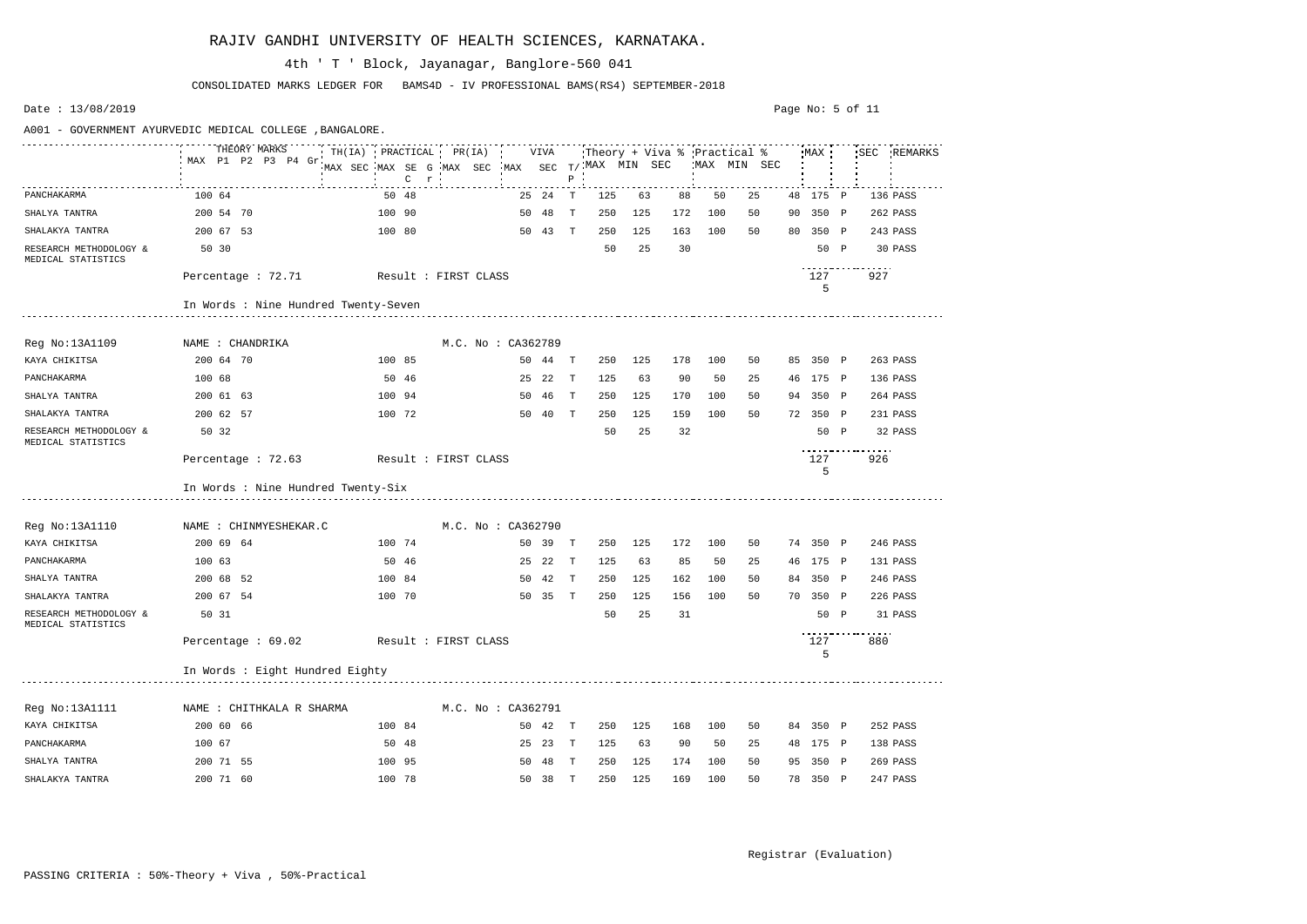| Date: 13/08/2019                             |                                                          |                                                                                                                                                                                                                                                                                                                         |                       |                     |     |     |     |              | Page No: 6 of 11 |          |          |
|----------------------------------------------|----------------------------------------------------------|-------------------------------------------------------------------------------------------------------------------------------------------------------------------------------------------------------------------------------------------------------------------------------------------------------------------------|-----------------------|---------------------|-----|-----|-----|--------------|------------------|----------|----------|
|                                              | A001 - GOVERNMENT AYURVEDIC MEDICAL COLLEGE , BANGALORE. |                                                                                                                                                                                                                                                                                                                         |                       |                     |     |     |     |              |                  |          |          |
|                                              | MAX P1 P2 P3 P4 Gr                                       | THEORY MARKS<br>THEORY MARKS TIME TH(IA) PRACTICAL PR(IA) VIVA Theory + Viva % Practical % MAX ' 'SEC REMARKS<br>$\begin{tabular}{lllllllllll} \texttt{MAX} & \texttt{SEC} & \texttt{MAX} & \texttt{SEC} & \texttt{MAX} & \texttt{SEC} & \texttt{T}\texttt{}/\texttt{!MAX} & \texttt{MIN} & \texttt{SEC} \end{tabular}$ |                       | $P$ $\cdot$         |     |     |     | 'MAX MIN SEC |                  |          |          |
| RESEARCH METHODOLOGY &<br>MEDICAL STATISTICS | 50 32                                                    |                                                                                                                                                                                                                                                                                                                         |                       | 50                  | 25  | 32  |     |              | 50 P             |          | 32 PASS  |
|                                              |                                                          | Percentage: 73.57 Result: FIRST CLASS                                                                                                                                                                                                                                                                                   |                       |                     |     |     |     |              | 127<br>5         | .<br>938 |          |
|                                              | In Words : Nine Hundred Thirty-Eight                     |                                                                                                                                                                                                                                                                                                                         |                       |                     |     |     |     |              |                  |          |          |
| Reg No:13A1118                               | NAME : MAHANTESH R SAJJAN                                |                                                                                                                                                                                                                                                                                                                         | M.C. No : CA362792    |                     |     |     |     |              |                  |          |          |
| KAYA CHIKITSA                                | 200 57 48                                                | 100 56                                                                                                                                                                                                                                                                                                                  | 50 30 T               | 250                 | 125 | 135 | 100 | 50           | 56 350 P         |          | 191 PASS |
| PANCHAKARMA                                  | 100 52                                                   | 50 48                                                                                                                                                                                                                                                                                                                   | 25 24<br>$\mathbf{T}$ | 125                 | 63  | 76  | 50  | 25           | 48 175 P         |          | 124 PASS |
| SHALYA TANTRA                                | 200 55 48                                                | 100 70                                                                                                                                                                                                                                                                                                                  | 50 38 T               | 250                 | 125 | 141 | 100 | 50           | 70 350 P         |          | 211 PASS |
| SHALAKYA TANTRA                              | 200 52 48                                                | 100 70                                                                                                                                                                                                                                                                                                                  | 50 40 T               | 250                 | 125 | 140 | 100 | 50           | 70 350 P         |          | 210 PASS |
| RESEARCH METHODOLOGY &<br>MEDICAL STATISTICS | 50 34                                                    |                                                                                                                                                                                                                                                                                                                         |                       | 50                  | 25  | 34  |     |              | 50 P             |          | 34 PASS  |
|                                              | Percentage : 60.39                                       | Result : SECOND CLASS                                                                                                                                                                                                                                                                                                   |                       |                     |     |     |     |              | 127<br>5         | .<br>770 |          |
|                                              | In Words : Seven Hundred Seventy                         |                                                                                                                                                                                                                                                                                                                         |                       |                     |     |     |     |              |                  |          |          |
| Reg No:13A1120                               | NAME : MANOHAR A H                                       |                                                                                                                                                                                                                                                                                                                         | M.C. No: CA362793     |                     |     |     |     |              |                  |          |          |
| KAYA CHIKITSA                                | 200 57 55                                                | 100 53                                                                                                                                                                                                                                                                                                                  | 50 30 T               | 250                 | 125 | 142 | 100 | 50           | 53 350 P         |          | 195 PASS |
| PANCHAKARMA                                  | 100 49                                                   | 50 44                                                                                                                                                                                                                                                                                                                   | 25 22                 | $\mathbf{T}$<br>125 | 63  | 71  | 50  | 25           | 44 175 P         |          | 115 PASS |
| SHALYA TANTRA                                | 200 50 46                                                | 100 86                                                                                                                                                                                                                                                                                                                  | 50 42 T               | 250                 | 125 | 138 | 100 | 50           | 86 350 P         |          | 224 PASS |
| SHALAKYA TANTRA                              | 200 54 46                                                | 100 77                                                                                                                                                                                                                                                                                                                  | 50 40 T               | 250                 | 125 | 140 | 100 | 50           | 77 350 P         |          | 217 PASS |
| RESEARCH METHODOLOGY &<br>MEDICAL STATISTICS | 50 28                                                    |                                                                                                                                                                                                                                                                                                                         |                       | 50                  | 25  | 28  |     |              | 50 P             |          | 28 PASS  |
|                                              | Percentage $: 61.10$                                     | Result : SECOND CLASS                                                                                                                                                                                                                                                                                                   |                       |                     |     |     |     |              | 127<br>5         | 779      |          |
|                                              | In Words : Seven Hundred Seventy-Nine                    |                                                                                                                                                                                                                                                                                                                         |                       |                     |     |     |     |              |                  |          |          |
| Reg No:13A1121                               | NAME : MEGHANA V                                         |                                                                                                                                                                                                                                                                                                                         | M.C. No : CA362794    |                     |     |     |     |              |                  |          |          |
| KAYA CHIKITSA                                | 200 55 61                                                | 100 67                                                                                                                                                                                                                                                                                                                  | 50 36 T               | 250                 | 125 | 152 | 100 | 50           | 67 350 P         |          | 219 PASS |
| PANCHAKARMA                                  | 100 55                                                   | 50 42                                                                                                                                                                                                                                                                                                                   | 25 20 T               | 125                 | 63  | 75  | 50  | 25           | 42 175 P         |          | 117 PASS |
| SHALYA TANTRA                                | 200 44 54                                                | 100 84                                                                                                                                                                                                                                                                                                                  | 50 42 T               | 250                 | 125 | 140 | 100 | 50           | 84 350 P         |          | 224 PASS |
| SHALAKYA TANTRA                              | 200 54 51                                                | 100 64                                                                                                                                                                                                                                                                                                                  | 50 36 T               | 250                 | 125 | 141 | 100 | 50           | 64 350 P         |          | 205 PASS |

CONSOLIDATED MARKS LEDGER FOR BAMS4D - IV PROFESSIONAL BAMS(RS4) SEPTEMBER-2018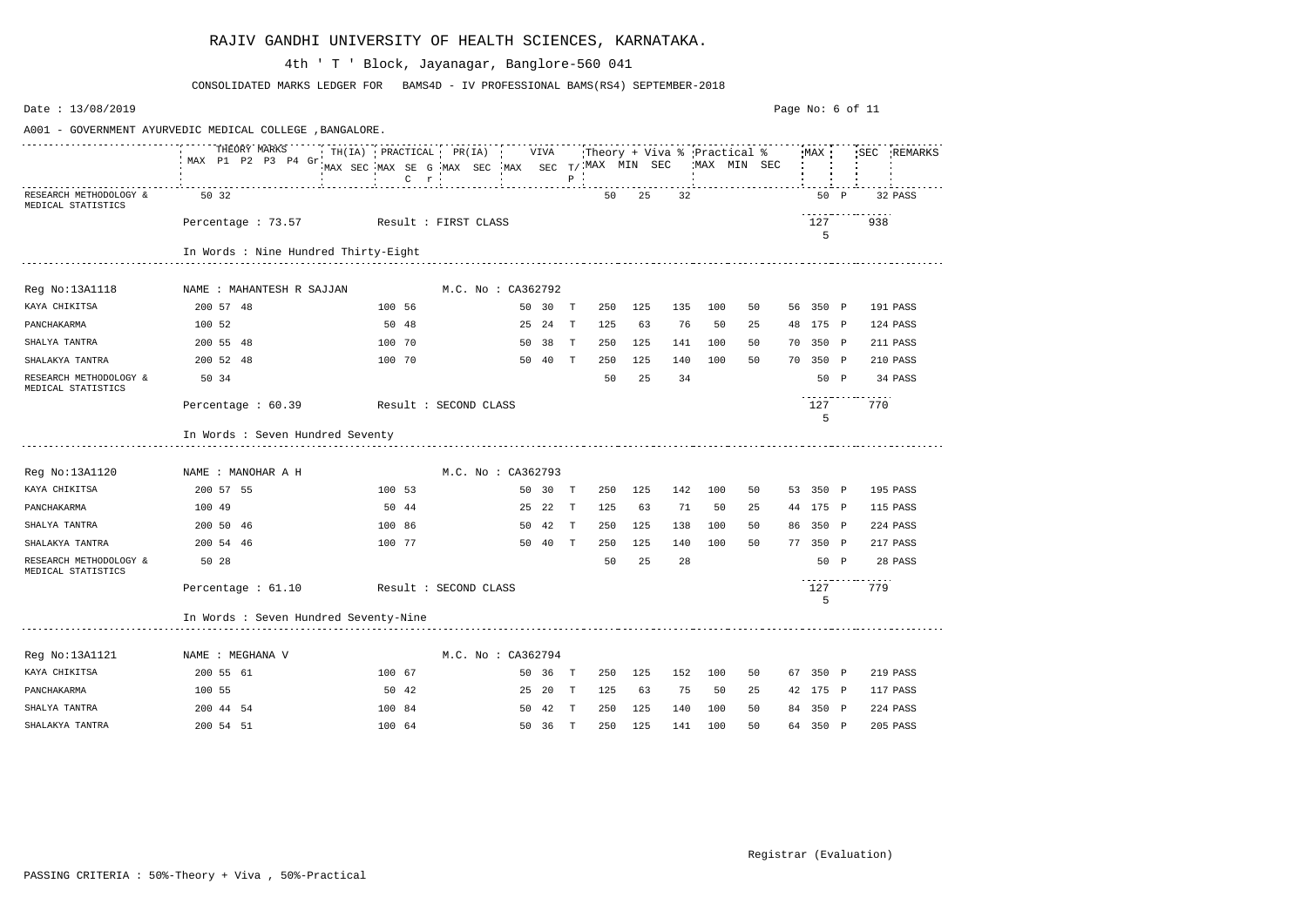| Date: 13/08/2019                                         |                                      |                                                                                           |                    |         |              |                               |     |     |     |             | Page No: 7 of 11 |                          |             |
|----------------------------------------------------------|--------------------------------------|-------------------------------------------------------------------------------------------|--------------------|---------|--------------|-------------------------------|-----|-----|-----|-------------|------------------|--------------------------|-------------|
| A001 - GOVERNMENT AYURVEDIC MEDICAL COLLEGE , BANGALORE. |                                      |                                                                                           |                    |         |              |                               |     |     |     |             |                  |                          |             |
|                                                          | THEORY MARKS<br>MAX P1 P2 P3 P4 Gr   | $TH(IA)$ PRACTICAL PR(IA)<br>MAX SEC MAX SE G MAX SEC MAX SEC $T/$ MAX MIN SEC<br>$C$ $r$ |                    | VIVA    | $\, {\bf P}$ | Theory + Viva % 'Practical %' |     |     |     | MAX MIN SEC | MAX              |                          | SEC REMARKS |
| RESEARCH METHODOLOGY &<br>MEDICAL STATISTICS             | 50 30                                |                                                                                           |                    |         |              | 50                            | 25  | 30  |     |             | 50 P             |                          | 30 PASS     |
|                                                          | Percentage $: 62.35$                 | Result : SECOND CLASS                                                                     |                    |         |              |                               |     |     |     |             | 127<br>5         | 795                      |             |
|                                                          | In Words : Seven Hundred Ninety-Five |                                                                                           |                    |         |              |                               |     |     |     |             |                  |                          |             |
| Reg No:13A1122                                           | NAME : N R ROOPINI                   |                                                                                           | M.C. No : CA362795 |         |              |                               |     |     |     |             |                  |                          |             |
| KAYA CHIKITSA                                            | 200 56 53                            | 100 70                                                                                    | 50 30              |         | T            | 250                           | 125 | 139 | 100 | 50          | 70 350 P         |                          | 209 PASS    |
| PANCHAKARMA                                              | 100 55                               | 50 44                                                                                     | 25 22              |         | $\mathbf{T}$ | 125                           | 63  | 77  | 50  | 25          | 44 175 P         |                          | 121 PASS    |
| SHALYA TANTRA                                            | 200 53 50                            | 100 90                                                                                    | 50 45              |         | T            | 250                           | 125 | 148 | 100 | 50          | 90 350 P         |                          | 238 PASS    |
| SHALAKYA TANTRA                                          | 200 49 51                            | 100 70                                                                                    | 50 40              |         | T            | 250                           | 125 | 140 | 100 | 50          | 70 350 P         |                          | 210 PASS    |
| RESEARCH METHODOLOGY &<br>MEDICAL STATISTICS             | 50 30                                |                                                                                           |                    |         |              | 50                            | 25  | 30  |     |             | 50 P             |                          | 30 PASS     |
|                                                          | Percentage : $63.37$                 | Result : SECOND CLASS                                                                     |                    |         |              |                               |     |     |     |             | 127<br>5         | 808                      |             |
|                                                          | In Words : Eight Hundred Eight       |                                                                                           |                    |         |              |                               |     |     |     |             |                  |                          |             |
| Reg No:13A1125                                           | NAME : NAVEEN KUMAR R                |                                                                                           | M.C. No : CA362796 |         |              |                               |     |     |     |             |                  |                          |             |
| KAYA CHIKITSA                                            | 200 56 60                            | 100 72                                                                                    | 50 33              |         | T            | 250                           | 125 | 149 | 100 | 50          | 72 350 P         |                          | 221 PASS    |
| PANCHAKARMA                                              | 100 54                               | 50 46                                                                                     | 25 23              |         | T            | 125                           | 63  | 77  | 50  | 25          | 46 175 P         |                          | 123 PASS    |
| SHALYA TANTRA                                            | 200 55 50                            | 100 92                                                                                    | 50 45              |         | T            | 250                           | 125 | 150 | 100 | 50          | 92 350 P         |                          | 242 PASS    |
| SHALAKYA TANTRA                                          | 200 56 48                            | 100 73                                                                                    |                    | 50 41 T |              | 250                           | 125 | 145 | 100 | 50          | 73 350 P         |                          | 218 PASS    |
| RESEARCH METHODOLOGY &<br>MEDICAL STATISTICS             | 50 28                                |                                                                                           |                    |         |              | 50                            | 25  | 28  |     |             | 50 P             |                          | 28 PASS     |
|                                                          | Percentage $: 65.25$                 | Result : FIRST CLASS                                                                      |                    |         |              |                               |     |     |     |             | 127<br>5         | -----------------<br>832 |             |
|                                                          | In Words : Eight Hundred Thirty-Two  |                                                                                           |                    |         |              |                               |     |     |     |             |                  |                          |             |
| Reg No:13A1130                                           | NAME : PRAFULLA B N                  |                                                                                           | M.C. No : CA362797 |         |              |                               |     |     |     |             |                  |                          |             |
| KAYA CHIKITSA                                            | 200 53 54                            | 100 69                                                                                    |                    | 50 35 T |              | 250                           | 125 | 142 | 100 | 50          | 69 350 P         |                          | 211 PASS    |
| PANCHAKARMA                                              | 100 58                               | 50 44                                                                                     |                    | 25 21 T |              | 125                           | 63  | 79  | 50  | 25          | 44 175 P         |                          | 123 PASS    |
| SHALYA TANTRA                                            | 200 64 62                            | 100 90                                                                                    |                    | 50 44 T |              | 250                           | 125 | 170 | 100 | 50          | 90 350 P         |                          | 260 PASS    |
| SHALAKYA TANTRA                                          | 200 52 47                            | 100 73                                                                                    |                    | 50 41 T |              | 250                           | 125 | 140 | 100 | 50          | 73 350 P         |                          | 213 PASS    |

CONSOLIDATED MARKS LEDGER FOR BAMS4D - IV PROFESSIONAL BAMS(RS4) SEPTEMBER-2018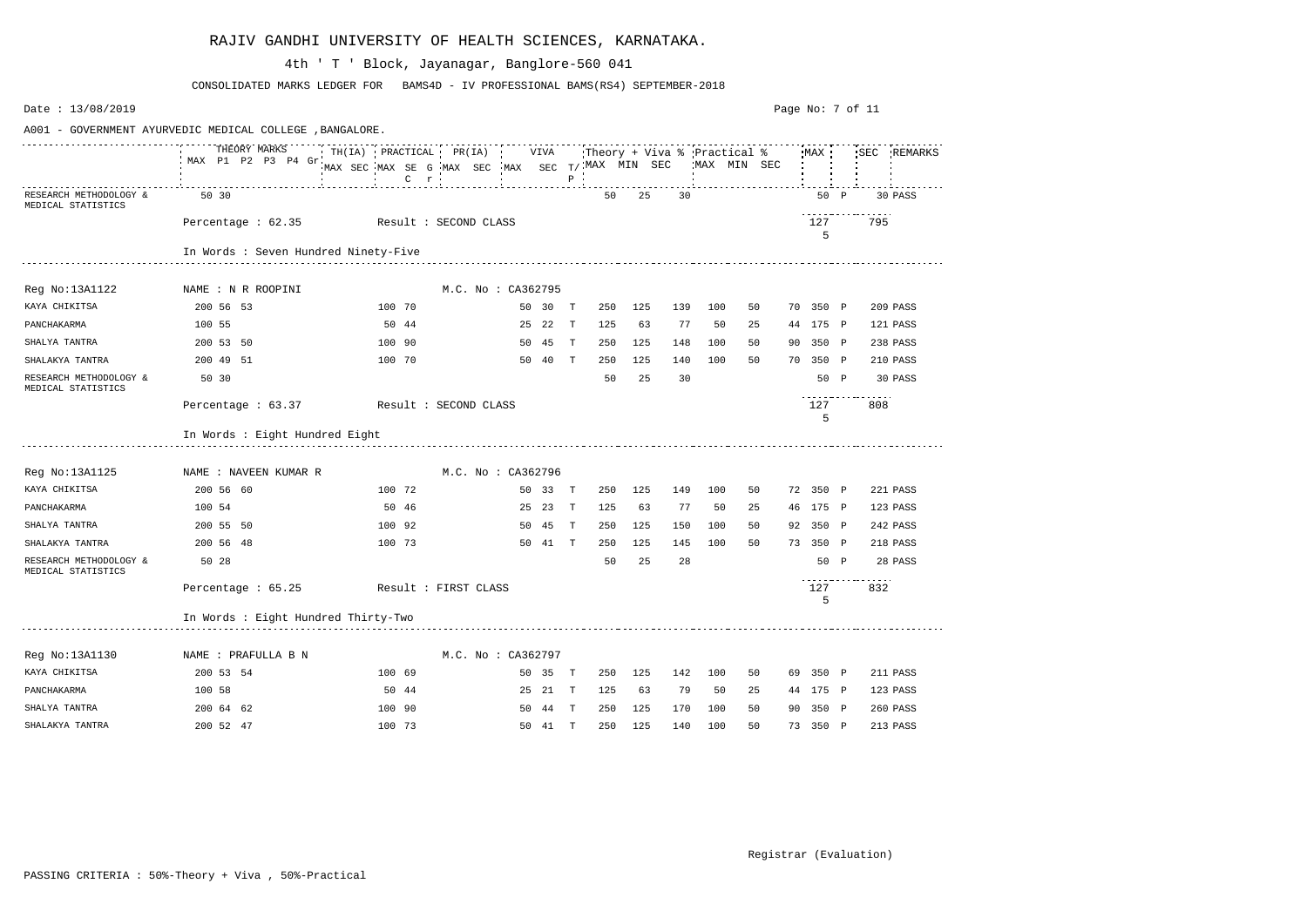| Date: 13/08/2019                             |                                                          |                                                                                               |         |              |     |     |     |     |                                            | Page No: 8 of 11 |                          |             |
|----------------------------------------------|----------------------------------------------------------|-----------------------------------------------------------------------------------------------|---------|--------------|-----|-----|-----|-----|--------------------------------------------|------------------|--------------------------|-------------|
|                                              | A001 - GOVERNMENT AYURVEDIC MEDICAL COLLEGE , BANGALORE. |                                                                                               |         |              |     |     |     |     |                                            |                  |                          |             |
|                                              | THEORY MARKS<br>MAX P1 P2 P3 P4 Gr.                      | $\cdot$ TH(IA) PRACTICAL PR(IA)<br>MAX SEC MAX SE G MAX SEC MAX SEC T/ MAX MIN SEC<br>$C$ $r$ | VIVA    | $\, {\bf P}$ |     |     |     |     | Theory + Viva % Practical %<br>MAX MIN SEC | MAX              |                          | SEC REMARKS |
| RESEARCH METHODOLOGY &<br>MEDICAL STATISTICS | 50 33                                                    |                                                                                               |         |              | 50  | 25  | 33  |     |                                            | 50 P             |                          | 33 PASS     |
|                                              | Percentage : 65.88                                       | Result : FIRST CLASS                                                                          |         |              |     |     |     |     |                                            | 127<br>5         | 840                      |             |
|                                              | In Words : Eight Hundred Fourty                          |                                                                                               |         |              |     |     |     |     |                                            |                  |                          |             |
| Reg No:13A1133                               | NAME : ROOPA N                                           | M.C. No : CA362798                                                                            |         |              |     |     |     |     |                                            |                  |                          |             |
| KAYA CHIKITSA                                | 200 55 52                                                | 100 70                                                                                        | 50 32   | T            | 250 | 125 | 139 | 100 | 50                                         | 70 350 P         |                          | 209 PASS    |
| PANCHAKARMA                                  | 100 61                                                   | 50 46                                                                                         | 25 22   | $\mathbf{T}$ | 125 | 63  | 83  | 50  | 25                                         | 46 175 P         |                          | 129 PASS    |
| SHALYA TANTRA                                | 200 64 61                                                | 100 90                                                                                        | 50 43   | $\mathbf{T}$ | 250 | 125 | 168 | 100 | 50                                         | 90 350 P         |                          | 258 PASS    |
| SHALAKYA TANTRA                              | 200 54 48                                                | 100 64                                                                                        | 50 37   | $\mathbf{T}$ | 250 | 125 | 139 | 100 | 50                                         | 64 350 P         |                          | 203 PASS    |
| RESEARCH METHODOLOGY &<br>MEDICAL STATISTICS | 50 28                                                    |                                                                                               |         |              | 50  | 25  | 28  |     |                                            | 50 P             |                          | 28 PASS     |
|                                              | Percentage : 64.86                                       | Result : SECOND CLASS                                                                         |         |              |     |     |     |     |                                            | 127<br>5         | 827                      |             |
|                                              | In Words : Eight Hundred Twenty-Seven                    |                                                                                               |         |              |     |     |     |     |                                            |                  |                          |             |
| Reg No:13A1135                               | NAME : SINCHANA H S                                      | M.C. No : CA362799                                                                            |         |              |     |     |     |     |                                            |                  |                          |             |
| KAYA CHIKITSA                                | 200 73 65                                                | 100 89                                                                                        | 50 45   | T            | 250 | 125 | 183 | 100 | 50                                         | 89 350 P         |                          | 272 PASS    |
| PANCHAKARMA                                  | 100 72                                                   | 50 47                                                                                         | 25 23   | $\mathbf{T}$ | 125 | 63  | 95  | 50  | 25                                         | 47 175 P         |                          | 142 PASS    |
| SHALYA TANTRA                                | 200 63 73                                                | 100 92                                                                                        | 50 48   | $\mathbf{T}$ | 250 | 125 | 184 | 100 | 50                                         | 92 350 P         |                          | 276 PASS    |
| SHALAKYA TANTRA                              | 200 60 47                                                | 100 71                                                                                        | 50 41 T |              | 250 | 125 | 148 | 100 | 50                                         | 71 350 P         |                          | 219 PASS    |
| RESEARCH METHODOLOGY &<br>MEDICAL STATISTICS | 50 35                                                    |                                                                                               |         |              | 50  | 25  | 35  |     |                                            | 50 P             |                          | 35 PASS     |
|                                              | Percentage : 74.04                                       | Result : FIRST CLASS                                                                          |         |              |     |     |     |     |                                            | 127<br>5         | -----------------<br>944 |             |
|                                              | In Words : Nine Hundred Fourty-Four                      |                                                                                               |         |              |     |     |     |     |                                            |                  |                          |             |
| Reg No:13A1136                               | NAME : SOUMYA S KATTIMANI                                | M.C. No : CA362800                                                                            |         |              |     |     |     |     |                                            |                  |                          |             |
| KAYA CHIKITSA                                | 200 59 58                                                | 100 82                                                                                        | 50 41 T |              | 250 | 125 | 158 | 100 | 50                                         | 82 350 P         |                          | 240 PASS    |
| PANCHAKARMA                                  | 100 70                                                   | 50 44                                                                                         | 25 23 T |              | 125 | 63  | 93  | 50  | 25                                         | 44 175 P         |                          | 137 PASS    |
| SHALYA TANTRA                                | 200 58 69                                                | 100 90                                                                                        | 50 44 T |              | 250 | 125 | 171 | 100 | 50                                         | 90 350 P         |                          | 261 PASS    |
| SHALAKYA TANTRA                              | 200 55 55                                                | 100 78                                                                                        | 50 39 T |              | 250 | 125 | 149 | 100 | 50                                         | 78 350 P         |                          | 227 PASS    |

CONSOLIDATED MARKS LEDGER FOR BAMS4D - IV PROFESSIONAL BAMS(RS4) SEPTEMBER-2018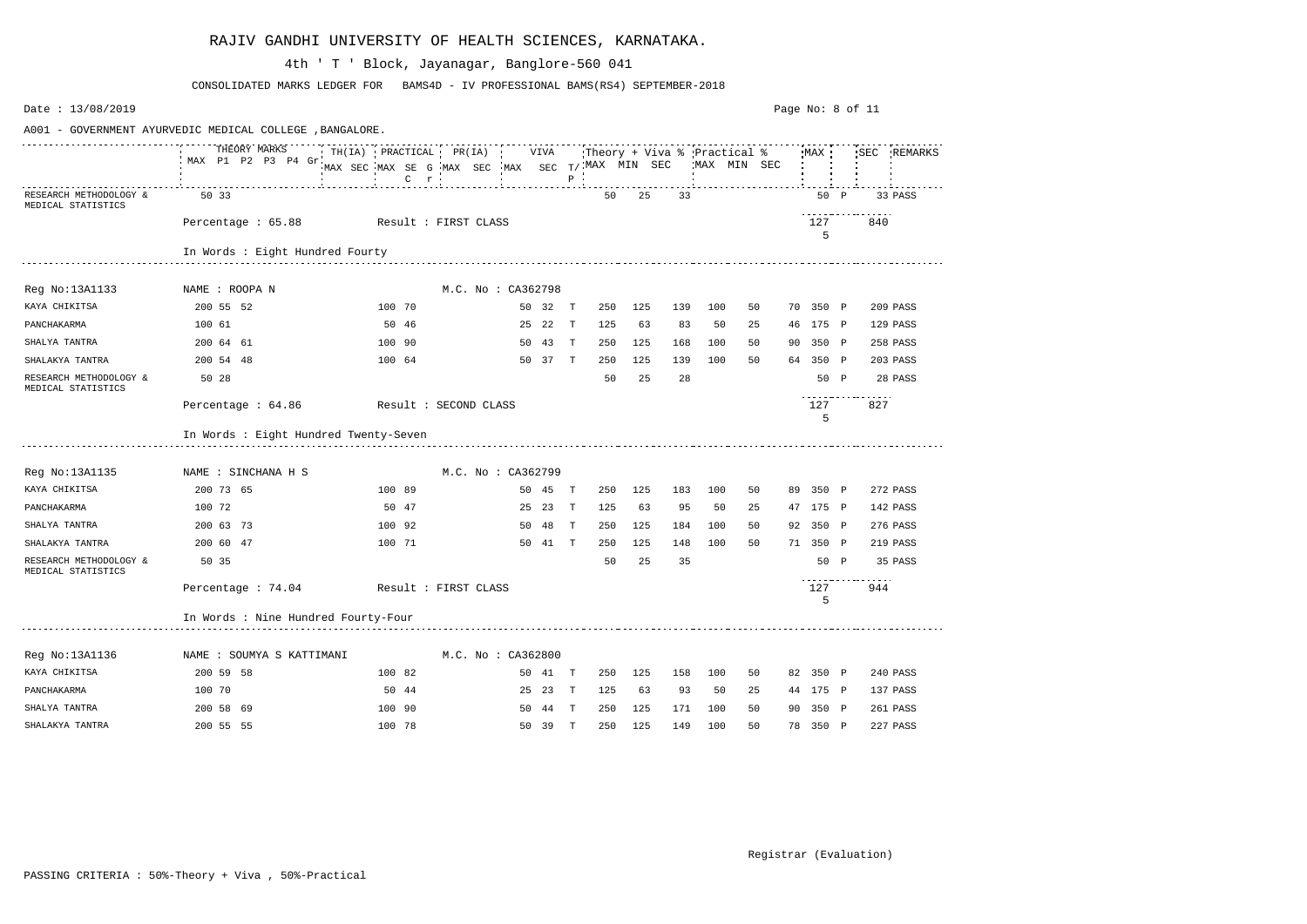| Date: $13/08/2019$                           |                                                                                                           |                                                              |  |                    |         |              |     |     |     |     |             | Page No: 9 of 11 |          |             |
|----------------------------------------------|-----------------------------------------------------------------------------------------------------------|--------------------------------------------------------------|--|--------------------|---------|--------------|-----|-----|-----|-----|-------------|------------------|----------|-------------|
|                                              | A001 - GOVERNMENT AYURVEDIC MEDICAL COLLEGE , BANGALORE.                                                  |                                                              |  |                    |         |              |     |     |     |     |             |                  |          |             |
|                                              | TH(IA) PRACTICAL PR(IA) : VIVA : Theory + Viva % Practical % MAX :<br>THEORY MARKS<br>MAX P1 P2 P3 P4 Gr. | MAX SEC MAX SE G MAX SEC MAX SEC $T/$ MAX MIN SEC<br>$C$ $r$ |  |                    |         | $\, {\bf P}$ |     |     |     |     | MAX MIN SEC |                  |          | SEC REMARKS |
| RESEARCH METHODOLOGY &<br>MEDICAL STATISTICS | 50 34                                                                                                     |                                                              |  |                    |         |              | 50  | 25  | 34  |     |             | 50 P             |          | 34 PASS     |
|                                              | Percentage : 70.51 Result : FIRST CLASS                                                                   |                                                              |  |                    |         |              |     |     |     |     |             | 127<br>5         | 899      |             |
|                                              | In Words : Eight Hundred Ninety-Nine                                                                      |                                                              |  |                    |         |              |     |     |     |     |             |                  |          |             |
| Reg No:13A1137                               | NAME : SRINIVASA N B                                                                                      |                                                              |  | M.C. No : CA362801 |         |              |     |     |     |     |             |                  |          |             |
| KAYA CHIKITSA                                | 200 68 57                                                                                                 | 100 62                                                       |  |                    | 50 31 T |              | 250 | 125 | 156 | 100 | 50          | 62 350 P         |          | 218 PASS    |
| PANCHAKARMA                                  | 100 67                                                                                                    | 50 45                                                        |  |                    | 25 23   | T            | 125 | 63  | 90  | 50  | 25          | 45 175 P         |          | 135 PASS    |
| SHALYA TANTRA                                | 200 59 54                                                                                                 | 100 88                                                       |  |                    | 50 42   | $\mathbf{T}$ | 250 | 125 | 155 | 100 | 50          | 88 350 P         |          | 243 PASS    |
| SHALAKYA TANTRA                              | 200 56 54                                                                                                 | 100 78                                                       |  |                    | 50 40 T |              | 250 | 125 | 150 | 100 | 50          | 78 350 P         |          | 228 PASS    |
| RESEARCH METHODOLOGY &<br>MEDICAL STATISTICS | 50 35                                                                                                     |                                                              |  |                    |         |              | 50  | 25  | 35  |     |             | 50 P             |          | 35 PASS     |
|                                              | Percentage : 67.37                                                                                        | Result : FIRST CLASS                                         |  |                    |         |              |     |     |     |     |             | 127<br>5         | .<br>859 |             |
|                                              | In Words : Eight Hundred Fifty-Nine                                                                       |                                                              |  |                    |         |              |     |     |     |     |             |                  |          |             |
| Reg No:13A1138                               | NAME : SUHEL AHMED A GUNDUR                                                                               |                                                              |  | M.C. No: CA362802  |         |              |     |     |     |     |             |                  |          |             |
| KAYA CHIKITSA                                | 200 52 50                                                                                                 | 100 62                                                       |  |                    | 50 29   | $\mathbf{T}$ | 250 | 125 | 131 | 100 | 50          | 62 350 P         |          | 193 PASS    |
| PANCHAKARMA                                  | 100 57                                                                                                    | 50 44                                                        |  | 25                 | 22      | T            | 125 | 63  | 79  | 50  | 25          | 44 175 P         |          | 123 PASS    |
| SHALYA TANTRA                                | 200 56 60                                                                                                 | 100 90                                                       |  |                    | 50 48   | $\mathbf{T}$ | 250 | 125 | 164 | 100 | 50          | 90 350 P         |          | 254 PASS    |
| SHALAKYA TANTRA                              | 200 59 49                                                                                                 | 100 70                                                       |  |                    | 50 42   | $\mathbf{T}$ | 250 | 125 | 150 | 100 | 50          | 70 350 P         |          | 220 PASS    |
| RESEARCH METHODOLOGY &<br>MEDICAL STATISTICS | 50 32                                                                                                     |                                                              |  |                    |         |              | 50  | 25  | 32  |     |             | 50 P             |          | 32 PASS     |
|                                              | Percentage : $64.47$                                                                                      | Result : SECOND CLASS                                        |  |                    |         |              |     |     |     |     |             | 127<br>5         | .<br>822 |             |
|                                              | In Words : Eight Hundred Twenty-Two                                                                       |                                                              |  |                    |         |              |     |     |     |     |             |                  |          |             |
| Reg No:13A1139                               | NAME : SUMA T L                                                                                           |                                                              |  | M.C. No: CA362803  |         |              |     |     |     |     |             |                  |          |             |
| KAYA CHIKITSA                                | 200 56 53                                                                                                 | 100 71                                                       |  |                    | 50 36 T |              | 250 | 125 | 145 | 100 | 50          | 71 350 P         |          | 216 PASS    |
| PANCHAKARMA                                  | 100 60                                                                                                    | 50 46                                                        |  |                    | 25 23 T |              | 125 | 63  | 83  | 50  | 25          | 46 175 P         |          | 129 PASS    |
| SHALYA TANTRA                                | 200 52 57                                                                                                 | 100 90                                                       |  |                    | 50 45   | $\mathbb{T}$ | 250 | 125 | 154 | 100 | 50          | 90 350 P         |          | 244 PASS    |
| SHALAKYA TANTRA                              | 200 56 52                                                                                                 | 100 72                                                       |  |                    | 50 43 T |              | 250 | 125 | 151 | 100 | 50          | 72 350 P         |          | 223 PASS    |

CONSOLIDATED MARKS LEDGER FOR BAMS4D - IV PROFESSIONAL BAMS(RS4) SEPTEMBER-2018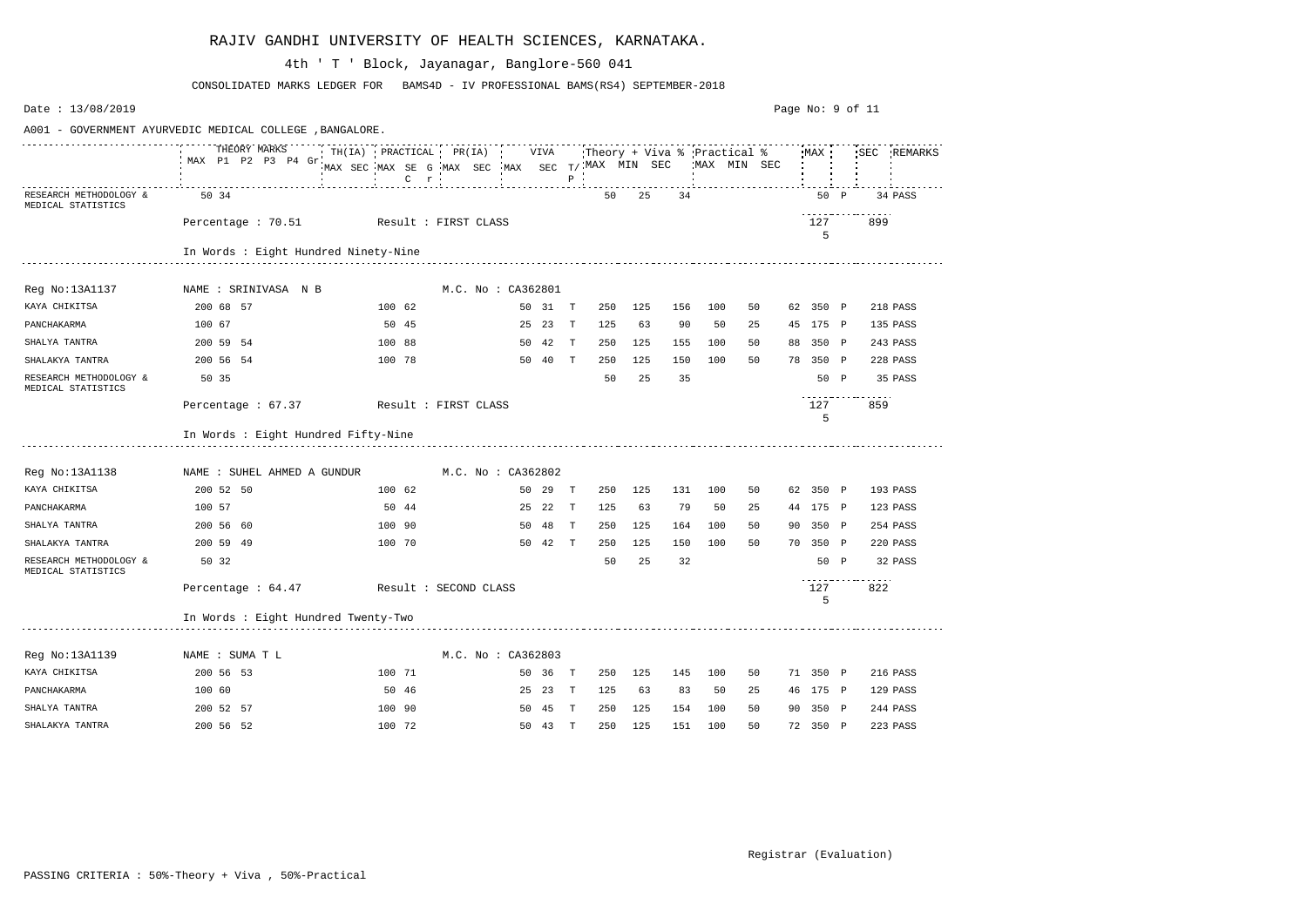| Date: 13/08/2019                             |                                                          |                                                                                        |                    |              |                               |     |     |     |             |    |          |      | Page No: 10 of 11        |             |
|----------------------------------------------|----------------------------------------------------------|----------------------------------------------------------------------------------------|--------------------|--------------|-------------------------------|-----|-----|-----|-------------|----|----------|------|--------------------------|-------------|
|                                              | A001 - GOVERNMENT AYURVEDIC MEDICAL COLLEGE , BANGALORE. |                                                                                        |                    |              |                               |     |     |     |             |    |          |      |                          |             |
|                                              | THEORY MARKS<br>MAX P1 P2 P3 P4 Gr                       | $TH(IA)$ PRACTICAL PR(IA)<br>MAX SEC MAX SE G MAX SEC MAX SEC T/MAX MIN SEC<br>$C$ $r$ | VIVA               | $\, {\bf P}$ | Theory + Viva % 'Practical %' |     |     |     | MAX MIN SEC |    | MAX      |      |                          | SEC REMARKS |
| RESEARCH METHODOLOGY &<br>MEDICAL STATISTICS | 50 32                                                    |                                                                                        |                    |              | 50                            | 25  | 32  |     |             |    | 50 P     |      |                          | 32 PASS     |
|                                              | Percentage : 66.20                                       | Result : FIRST CLASS                                                                   |                    |              |                               |     |     |     |             |    | 127<br>5 |      | 844                      |             |
|                                              | In Words : Eight Hundred Fourty-Four                     |                                                                                        |                    |              |                               |     |     |     |             |    |          |      |                          |             |
| Reg No:13A1152                               | NAME : POOJA.P                                           |                                                                                        | M.C. No : CA362804 |              |                               |     |     |     |             |    |          |      |                          |             |
| KAYA CHIKITSA                                | 200 41 54                                                | 100 61                                                                                 | 50 30              | T            | 250                           | 125 | 125 | 100 | 50          |    | 61 350 P |      |                          | 186 PASS    |
| PANCHAKARMA                                  | 100 56                                                   | 50 43                                                                                  | 25 22              | $\mathbf{T}$ | 125                           | 63  | 78  | 50  | 25          |    | 43 175 P |      |                          | 121 PASS    |
| SHALYA TANTRA                                | 200 54 45                                                | 100 89                                                                                 | 50 42              | $\mathbf{T}$ | 250                           | 125 | 141 | 100 | 50          |    | 89 350 P |      |                          | 230 PASS    |
| SHALAKYA TANTRA                              | 200 50 48                                                | 100 60                                                                                 | 50 32              | $\mathbf{T}$ | 250                           | 125 | 130 | 100 | 50          | 60 | 350 P    |      |                          | 190 PASS    |
| RESEARCH METHODOLOGY &<br>MEDICAL STATISTICS | 50 29                                                    |                                                                                        |                    |              | 50                            | 25  | 29  |     |             |    | 50 P     |      |                          | 29 PASS     |
|                                              | Percentage : 59.29                                       | Result : SECOND CLASS                                                                  |                    |              |                               |     |     |     |             |    | 127<br>5 |      | 756                      |             |
|                                              | In Words : Seven Hundred Fifty-Six                       |                                                                                        |                    |              |                               |     |     |     |             |    |          |      |                          |             |
| Reg No:13A1154                               | NAME : PALLAVI.M                                         |                                                                                        | M.C. No: CA362805  |              |                               |     |     |     |             |    |          |      |                          |             |
| KAYA CHIKITSA                                | 200 69 55                                                | 100 87                                                                                 | 50 43              | T            | 250                           | 125 | 167 | 100 | 50          |    | 87 350 P |      |                          | 254 PASS    |
| PANCHAKARMA                                  | 100 59                                                   | 50 48                                                                                  | 25 24              | T            | 125                           | 63  | 83  | 50  | 25          |    | 48 175 P |      |                          | 131 PASS    |
| SHALYA TANTRA                                | 200 62 60                                                | 100 92                                                                                 | 50 45              | T            | 250                           | 125 | 167 | 100 | 50          |    | 92 350 P |      |                          | 259 PASS    |
| SHALAKYA TANTRA                              | 200 56 50                                                | 100 64                                                                                 | 50 38              | T            | 250                           | 125 | 144 | 100 | 50          |    | 64 350 P |      |                          | 208 PASS    |
| RESEARCH METHODOLOGY &<br>MEDICAL STATISTICS | 50 31                                                    |                                                                                        |                    |              | 50                            | 25  | 31  |     |             |    |          | 50 P |                          | 31 PASS     |
|                                              | Percentage $: 69.25$                                     | Result : FIRST CLASS                                                                   |                    |              |                               |     |     |     |             |    | 127<br>5 |      | -----------------<br>883 |             |
|                                              | In Words : Eight Hundred Eighty-Three                    |                                                                                        |                    |              |                               |     |     |     |             |    |          |      |                          |             |
| Reg No:13A1156                               | NAME : SHEDAD SACHIN LADAK                               |                                                                                        | M.C. No : CA362806 |              |                               |     |     |     |             |    |          |      |                          |             |
| KAYA CHIKITSA                                | 200 66 66                                                | 100 72                                                                                 | 50 39 T            |              | 250                           | 125 | 171 | 100 | 50          |    | 72 350 P |      |                          | 243 PASS    |
| PANCHAKARMA                                  | 100 54                                                   | 50 46                                                                                  | 25 23 T            |              | 125                           | 63  | 77  | 50  | 25          |    | 46 175 P |      |                          | 123 PASS    |
| SHALYA TANTRA                                | 200 56 56                                                | 100 90                                                                                 | 50 41 T            |              | 250                           | 125 | 153 | 100 | 50          |    | 90 350 P |      |                          | 243 PASS    |
| SHALAKYA TANTRA                              | 200 51 43                                                | 100 69                                                                                 | 50 38 T            |              | 250                           | 125 | 132 | 100 | 50          |    | 69 350 P |      |                          | 201 PASS    |

CONSOLIDATED MARKS LEDGER FOR BAMS4D - IV PROFESSIONAL BAMS(RS4) SEPTEMBER-2018